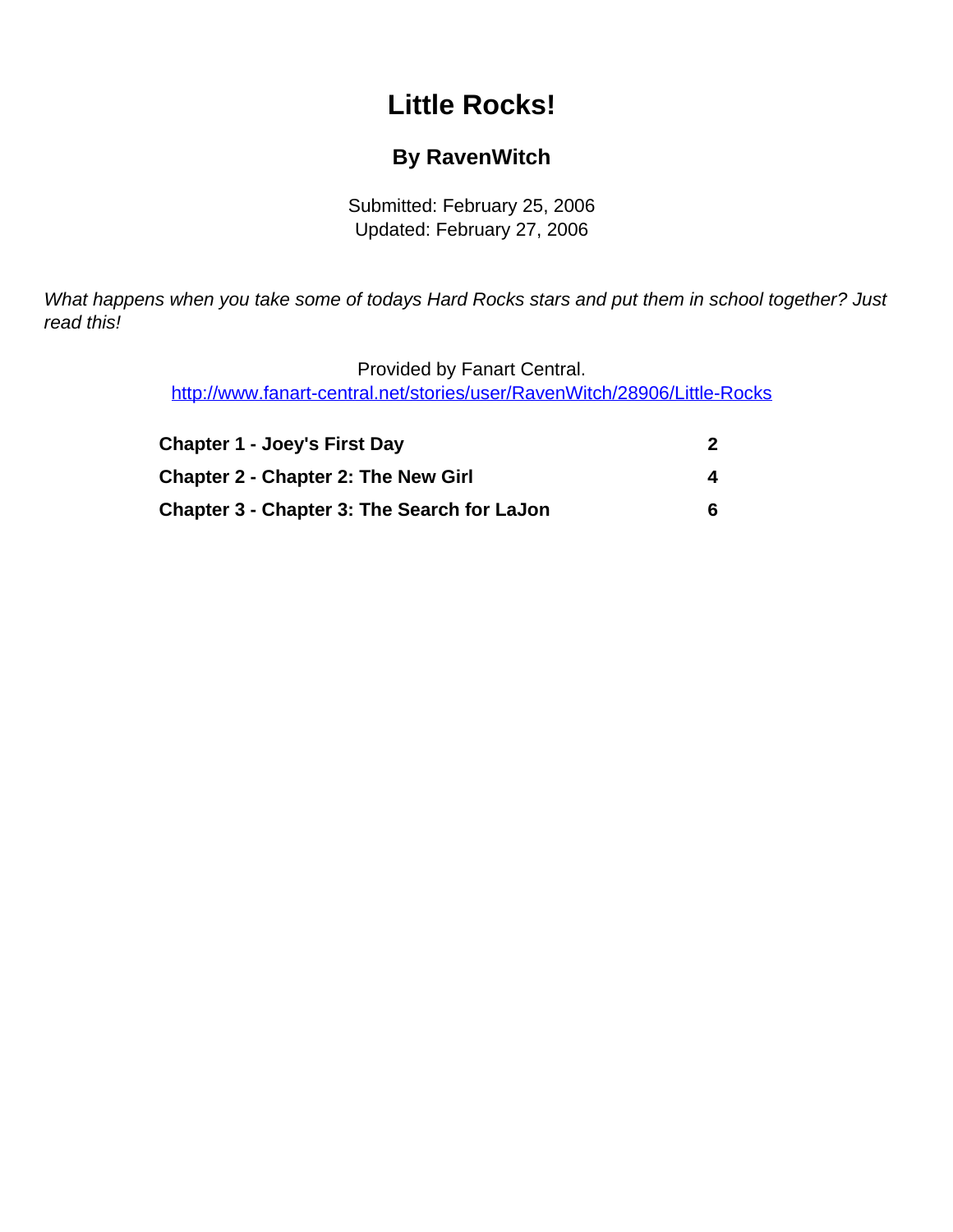### **1 - Joey's First Day**

<span id="page-1-0"></span> Joey sat nervously in the chair outside the principals office. This was his first day at Little Rocks elementary, and he was pretty nervous. His large blue eyes darted around the room as the door to the Principals office opened. "Ok, Joey. Your all set!" Joey looked at the Principal, eyes still wide. The name "Mr. Osbourne" shown brightly on his name tag. "You ready to go?" Joey looked passed Mr. Osbourne at his mother, his eyes welling up with tears. "It's okay, Nathan." , his mother said with a smile. "I'll be here to pick you up after school." Joey sniffled and nodded. He picked up his lunch box and book bag and followed Mr. Osbourne to his new classroom.

 "Ok, roll call. Mercedes Lander?" "Here." "Morgan Rose?" "Here." "Corey Tay- Corey, leave LaJon alone." "Mr. Lee?" The teacher looked to his door to see Mr. Osbourne standing at his door. "We have a new student for you." He said as he handed a piece of paper to Mr. Lee. Joey glanced around the classroom nervously. "Mr. Jordison?" Joey snapped to attention. "Yessir?" Mr. Lee smiled. "Ok, could you have a seat next to Mick over there in the back? We'll get you a cubby during rescess, okay?" Joey looked to the back to see Mick sitting in his desk. He looked pretty tall. And kinda scary. Oh, well. "Ok." Joey said as he made his way to the back.

 "Hey!!" one student yelled. "He's a midget like Chocolate over here!" "Corey!" Mr. Lee exclaimed. Another student, his dark hair in cornrows, turned angrily to Corey. "Call me that again and I'll-" "It's ok, LaJon. I'll take care of Mr. Taylor after class." LaJon glared at Corey before turning to the front of his seat. "Racist jerk..."he mumbled under his breath. "Ok, lets get started." Mr. Lee said as he turned to the board. Joey tried to pay attention, but couldn't help hearing Corey making fun of LaJon. Joey had finally had enough when he threw a ball of paper at Corey. As Corey turned to Joey, a small smile crossed LaJon's face. "Leave him alone, you jerk!" Joey yelled. "Guys?" Mr. Lee said with a heavy sigh. "Ok, Corey, Joey, swap places. I can't deal with this anymore." As Joey walked toward Corey's old seat, Corey gave him a hard shove, knocking him into a small boy with dreadlocks. "Jeez, Corey, knock it off!" The boy yelled. Joey got up, embarrassed, and sat in his new seat, quiet for the rest of the class.

 At lunch Joey took his lunchbox and looked around the cafeteria.He spotted an empty table near the exit and was making his way there when he heard someone yell "Hey you! With the long black hair! Come here!" Joey looked to see LaJon at a table with his friends, looking in Joey's direction. "Yeah you! Sit over here!" Joey looked at Lajon for a moment before sitting at the tablewith him. "Hey, I appreciate what you did back there. Corey's is the school jerk." "Everyone hates him." A small boy with no hair said. Another boy, his dark hair in twists, nodded in agreement." "He keeps calling LaJon 'Chocolate'. It makes him mad." You're LaJon?" Joey asked. "Yeah. That's Morgan," he pointed t the boy with black twisted hair, "that's Sonny", he pointed to the boy with no hair, "That's Vinnie", pointed to a boy with blonde spikey hair, "and that's John.", pointed to a tall boy with brown hair.

 Where's Rob?" "Here." Joey turned to see the dreadlocked boy Corey rammed him into earlier. Rob sat down and opened his lunchbox. He glanced at Joey, who was a deep shade of red from fear. "You're the kid from earlier?" Joey took a sharp breath and nodded. "Yeah. I'm real sorry abou-" "Eh, it's cool. It's not your fault." Rob bit hard into his sandwich. "Chill on the eating! Your gonna break a tooth or-" "MORGAN!!!" Morgans eyes went wide. "Oh crap." he mumbled. A girl with long brown hair skipped over to him. "Hey Morgy!" she cooed as she gave Morgan a hug. His face turned sower as LaJon stiffled a laugh. "Hey, Mercedes." The other boys said as they grinned at Morgan. Morgan glared back at them. "I brought you a cupcake!" Mercedes squealed. "I made it with my mommy last night, just for you!" She took a cupcake with bright pink frosting and little heart sprinkles and sat it in front of Morgan. "I gotta go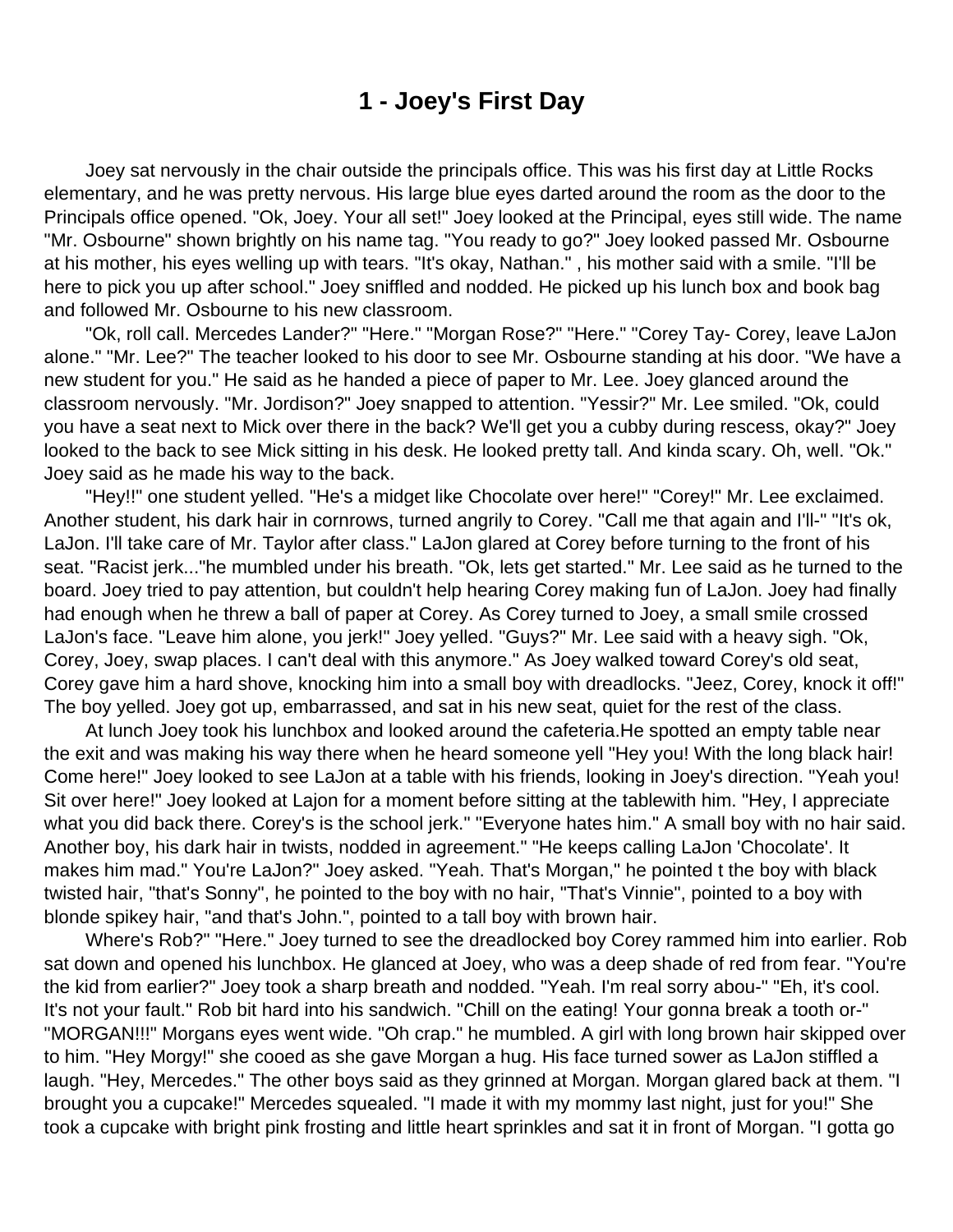sit with my sister now." She gave Morgan a quick kiss on the cheek before she skipped off. "Bye, Morgan!"

 "Awwwwww!" The other guys teased. LaJon finally burst out in laughter. "That is sooooooo cuuute!!!!!!" the guys said in unison. "shut up." Morgan growled. He looked at the cupcake before pushing it to the center of the table. "Who wants this?" "I'll eat it!" Rob exclaimed as he grabbed the cupcake. Joey smiled as he saw Morgan scowling and wiping his face in disgust with his sleeve, LaJon laughing uncontrollably, Rob devouring the cupcake, and the other guys teasing Morgan. As long as he didn't run into Corey again, he'd be fine.

Fat Chance.

 Corey spilled a small container of blue paint on Joey's drawing in art class. "Ooops!" Corey gasped, feighning innocense. "Sorry!" he walked away laughing. "Why can't you leave people alone, Corey?" a small boy with long blonde hair yelled. Corey sneered. "Oh, look. It's Mr. 'I think I'm So Cool Cause My Dad is a Teacher at the High School!'" The boy frowned. "Whatever. Nobody likes you." "Oh, and everyone likes you, Jesse?" Corey growled, getting in the boys face. "Huh? Everyone has to love Jesse Snider, right?" Corey laughed until he felt something hit him in the back of the head. He grabbed his head and felt liquid. He looked at his hand to see blue paint. He turned to see Joey, standing with blue paint on his hands. Everyone looked at Joey in shock. Even LaJon's jaw was wide open. Joey frowned at Corey, who's jaw was also dropping in surprise. "Back off." Joey growled. Poor Joey didn't know what hit him.

 He woke up to taste blood in his mouth, his classmates standing over him. "He's waking up!" Sonny yelled. Joey sat up, his head throbbing in pain. "You okay" LaJon asked, slightly worried. "Yeah, I'm fine." Joey said as he stood up. "Where's Corey?" "Mr. Osbournes office. Jesse had to go, too." "And so do you, Joey." Everyone looked up to see Mr. Manson, the art teacher. "Let's go."

 Joey sat in the same chair he sat in earlier. He glanced over to see Jesse sitting on the other side of the door. Jesse glanced at Joey, a small smile on his face. "Thanks." he whispered. Joey smiled. "No problem." \*\*\*\*\*\*\*\*\*\*\*\* Joey didn't get into trouble that day. LaJon told Joey that anyone who throws something at Corey doesn't get in trouble because he has it coming to him. "Corey's in there every day." Rob said as he popped a pork skin in his mouth. They were all standing outside, waiting on their parents. "Piggie flesh?" Rob asked as he helled out his bag. The thought of skin form little piggies made Joey's stomach turn. "No thanks." Rob shrugged and ate another one. A blue car pulled up and honked it's horn. Morgan immediately whimpered. "BYE MORGAN!" It was Mercedes again. She gave Morgan a big hug before her sister tore her off. "Sorry." She said. "It's ok, Morrgan." LaJon said with a smile. "We don't mind"

 Joey sat at home as his mother fussed at him. "I swear, Joey! I can't believe you'd do something like that!" His mother turned as she heard someone knock at the door. She opened it to find Jesse and LaJon standing there. "Yes?" she asked. Jesse bit his lip as LaJon said, "We don't want Joey to get in trouble cause he was looking out for us. Can he come outside?" Joey's mother looked at them, then turned to Joey and smirked. "How about you two come inside for some milk and cookies?" As Joey, LaJon, and Jesse sat at the table, they talked excitedly about the next day. Corey had gotten suspended and wasn't going to be there the next day. Joey smiled at his new friends. Maybe this wouldn't be so bad after all.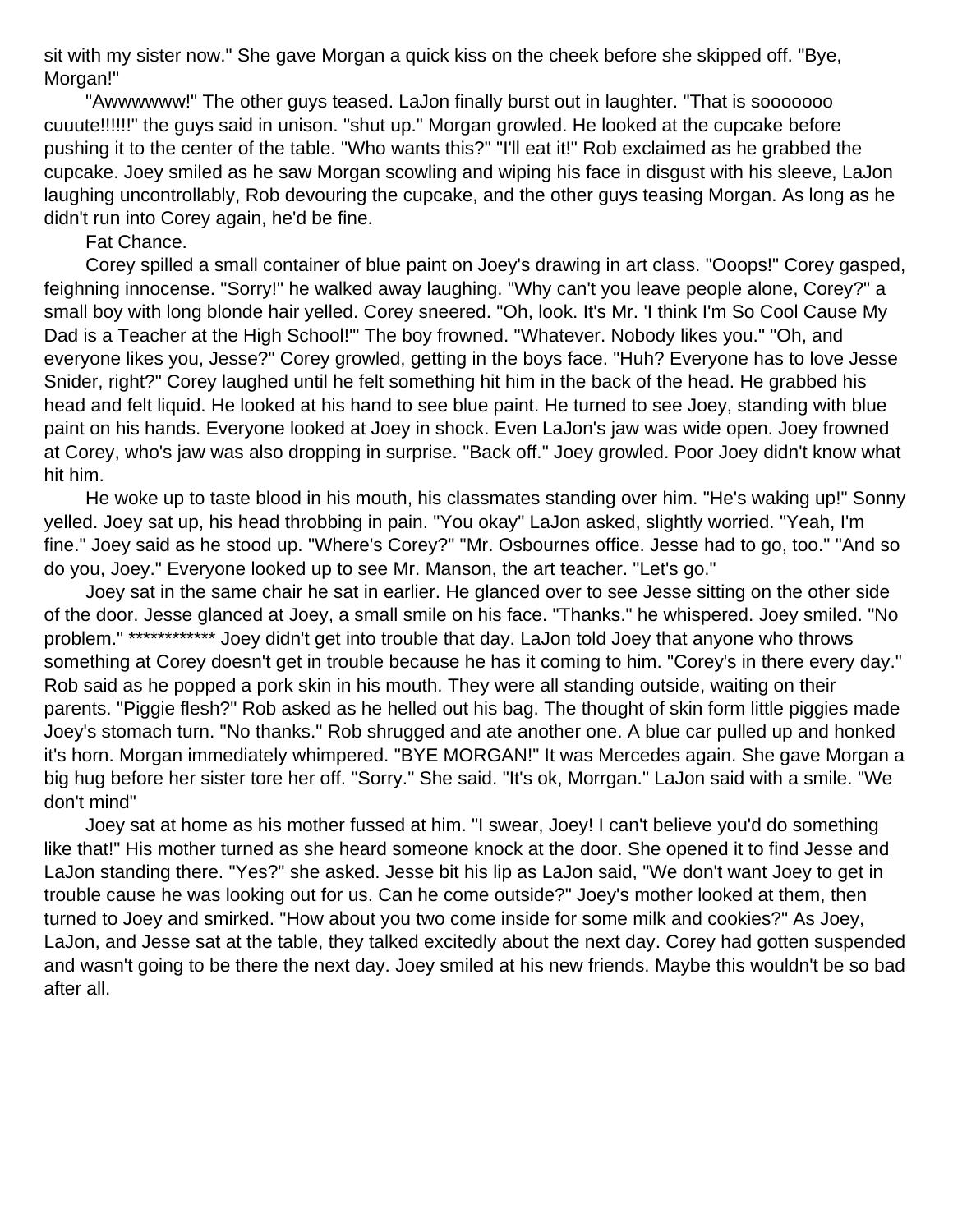#### **2 - Chapter 2: The New Girl**

<span id="page-3-0"></span> Everyone sat in class, chattering excitedly as they did every morning. Corey and Mick were picking on the smaller kids, Morgan was trying to ward off Mercedes, and Jesse sat quietly, reading his new comic. The door opened and everyone became quiet. It was Mr. Osbourne, smiling broadly. "Class, we have a new student today." Everyone watched attentively, eager to see who the new student was. "Come on in." A small girl with long black hair walked shyly into the class room. "Everyone, say hello to your new friend, Cristina." Everyone looked at Cristina before saying "Hello, Cristina." "She looked up at Mr. Osbourne. "Now go sit down, ok?" A puzzled look crossed Cristina's face. She looked at him before saying "Che cosa? Non capisco." Everyone looked at her puzzled. "WHAT?!?" "Hang on." Mr Lee said with a smile. "I speak Italian. Potreste avere per favore un sedile vicino as retro della classe?" "Oh!" Cristina smiled and nodded. She took her seat next to Morgan. She smiled at him, he smiled back. Mercedes glared and stuck out her tongue.

 "She's cute." Rob said with a mouthful of chips. Everyone nodded in agreement. "If only she could speak our language." "I can." Everyone turned to see Cristina. "A little, anyway. Mr. Osbourne is kind of, how you say, creepy." Everyone at the table snickered. "Wanna sit here?" LaJon asked. She looked at Morgan and blushed. "Ok. Can I sit next to him?" Now Morgan was blushing. "Sure." The moment Cristina sat down, Mercedes walked over. "Heeeyyy, Morgy." Joey smirked at Cristina and shook his head. Mercedes glared at Cristina. "MORGAN-IS-MINE! DO-YOU-UNDERSTAND?" Cristina smiled. "As clear as cristallo." Everyone laughed, even Morgan. Mercedes glared at everyone before storming off.

 "She is pretty cute." Jesse mused in Art Class. "I think Mercedes is jealous." "Very jealous." LaJon said as he mixed black and white paint. "I thought he was gonna rip Cristina's head off." " Yeah," Rob chimed in. "Or twist it around like Reagan." The guys laughed. "MORGY???" Morgan groaned. Mercedes skipped over and sat really close next to Morgan. "You don't like that new girl, do you?" she asked. Morgan pretended to think about it. "She's nice." "I didn't ask that." Mercedes said through slightly gritted teeth. "She won't steal you away from me, will she?" "Didn't know he was hers to keep." Jesse whispered to Joey, who snickered. "I heard that, Jesse!" Mercedes yelled. "This is not about you. This is about me and my Morgy." Jesse rolled his eyes. "Whatever. Hey, my dad is practicing with his new band tonight! You guys wanna-" "Nobody cares about your dad's band." Mercedes growled. She looked at Morgan with big eyes. "Morgy?" Morgan glanced around nervously before yelling "Oh no! Mr. Manson, I think I wet mysel!" Everyone burst into laughter, except Mercedes, whose eyes grew even wider. Mr. Manson looked at Morgan for a minute before taking a painted ruler out of his desk. "Take the hall pass."

 "You didn't really wet yourself, did you?" John asked with a smirk. They were all at recess, swinging on the swings. "No, but I had to get out of there!" Morgan said with a sigh. "What's her problem?" Joey asked. "I've been here for two months and everyday I see her all over Morgan." "It happened in Pre-school." Sonny said as he tried to slow his swing down. "Mercedes took one look at Morgan and swore she's marry him." Jesse said with a smile. "I think it's cute. You could choose better though...MORGY!!!" The boys started laughing, LaJon laughing so hard he fell off his swing and landed on his head. Everyone stopped their swing and looked at LaJon laying on the ground, not moving. "uh-oh." Vinnie said, his hand over his mouth. "I'll go get Mr. Lee." Morgan yelled as he ran toward the teacher.

 Jesse had to get the teacher, cause Mercedes stopped Morgan dead in his tracks and wouldn't let him pass unless he kissed her, which he refused to do. "I would've." Rob said in the classroom. "To save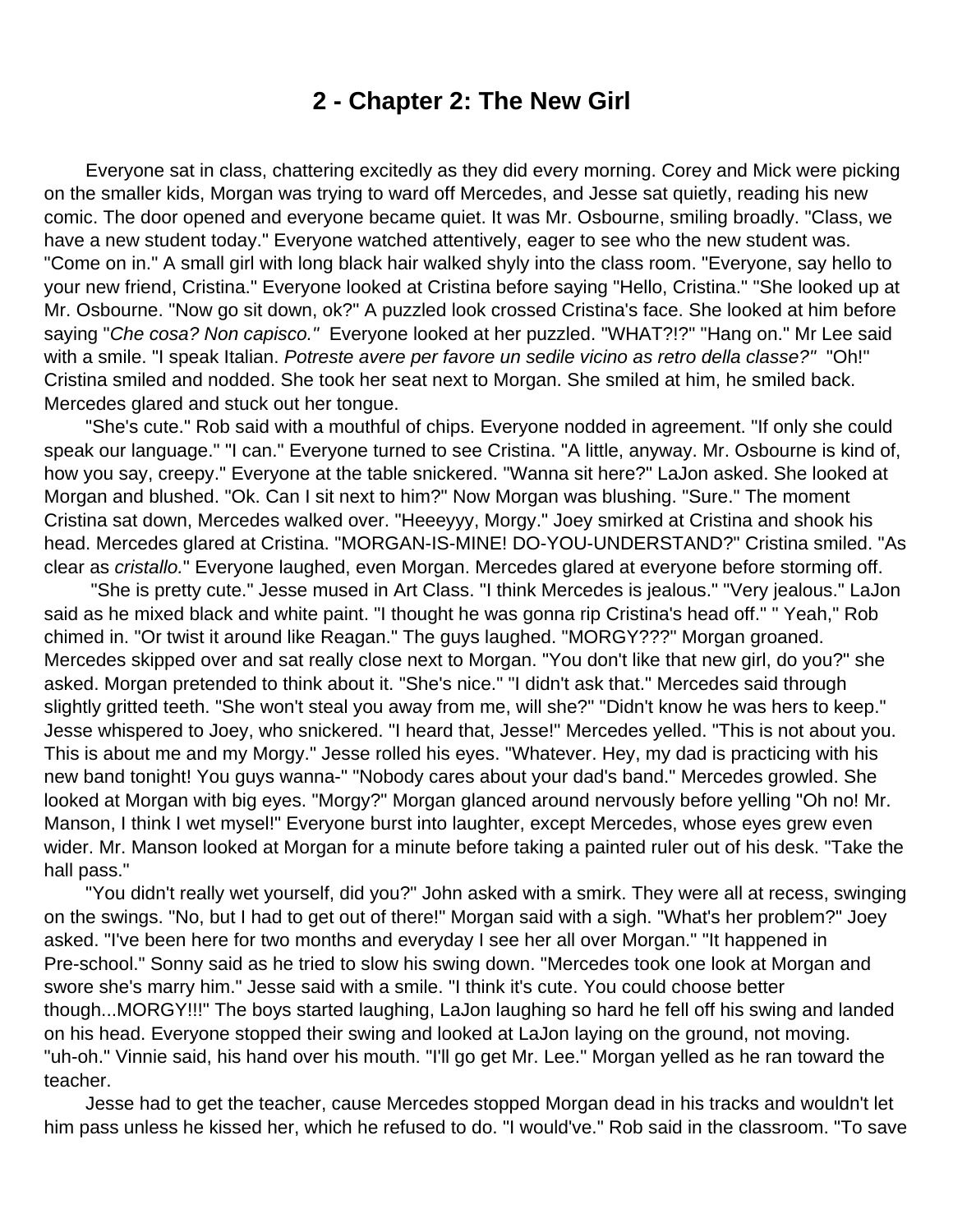LaJon." Morgan grimaced. "You want my mouth to fall off?" Jesse feighned deep thought before saying "I don't know...it would look pretty cool." The next five minutes were spent with Morgan chasing Jesse around the class room, Morgan screaming and Jesse laughing. Suddenly, Morgan tripperd...and look up to see Mercedes. "Um...hi?" "Morgy, I need to know!" Mercedes yelled. "Are you gonna be my boyfriend or not?" Morgans eyes grew wide. "Uh...well, I... um..." He looked up at her to see her eyes welling up with tears. "I KNEW IT!!! YOU WANT THAT FRENCH GIRL!!!" "Um...she's Italian." Jesse cut in. "WHATEVER!" Mercedes screamed. She ran out of the class room crying.

 Everyone stared at Morgan in silence. He glanced around the room, then at Cristina, who, up until now, was oblivious to how serious Mercedes was. She frowned at him before running out of the class room after Mercedes. "Crap." Morgan groaned, burrying his face in his hands. The bell rang and, after helping him up, everyone grabbed their bags and headed outside. Onmce there, the guys saw Cristina comforting Mercedes. "I don't want him, Mercedes. I don't want anyone right now." Mercedes sniffled. "He hates me." "No, he's a boy. Boys are...how you say, creepy." Mercedes sniffled and smiled. "Hey, wanna come to my house today? I have the new Neopets game!" Cristina smiled. "Okay!" The two girls walked to Mercedes mom's car, arm in arm. They stopped, looked at Morgan and stuck their tongues out before climbing in the back seat of the car.

 "Well," LaJon said with a smile, "Guess you don't have to worry about girls anymore, huh?" Morgan took a sigh of relief. "Yeah. Thank God." A black car pulled up in front. Jesse's dad smiled through the rolled down window. "Hey, guys!" "Hi Mr. Dee." the guys said in unison. "Hey, you guys wanna come by and listen to my new band?" The guys looked at each other and shrugged. "Why not?" LaJon said with a smirk.While listening to the band, Joey sat back in his chair and took a sip of his juice. "Girls are weird. Who wants them?" "Not me." Rob said with a smirk. "Not one like Mercedes anyway." "Leace her alone.." Morgan said with a frown. "Whoa!" Jesse exclaimed. "Now your taking up for her?" Morgan shrugged. "I don't know. I feel bad for meking her cry." "Joey!" Mr. Snider yelled. "Wann play on the drums?" "Okay!!!" Joey ran to the drum set and started banging away with the biggest smile on his face.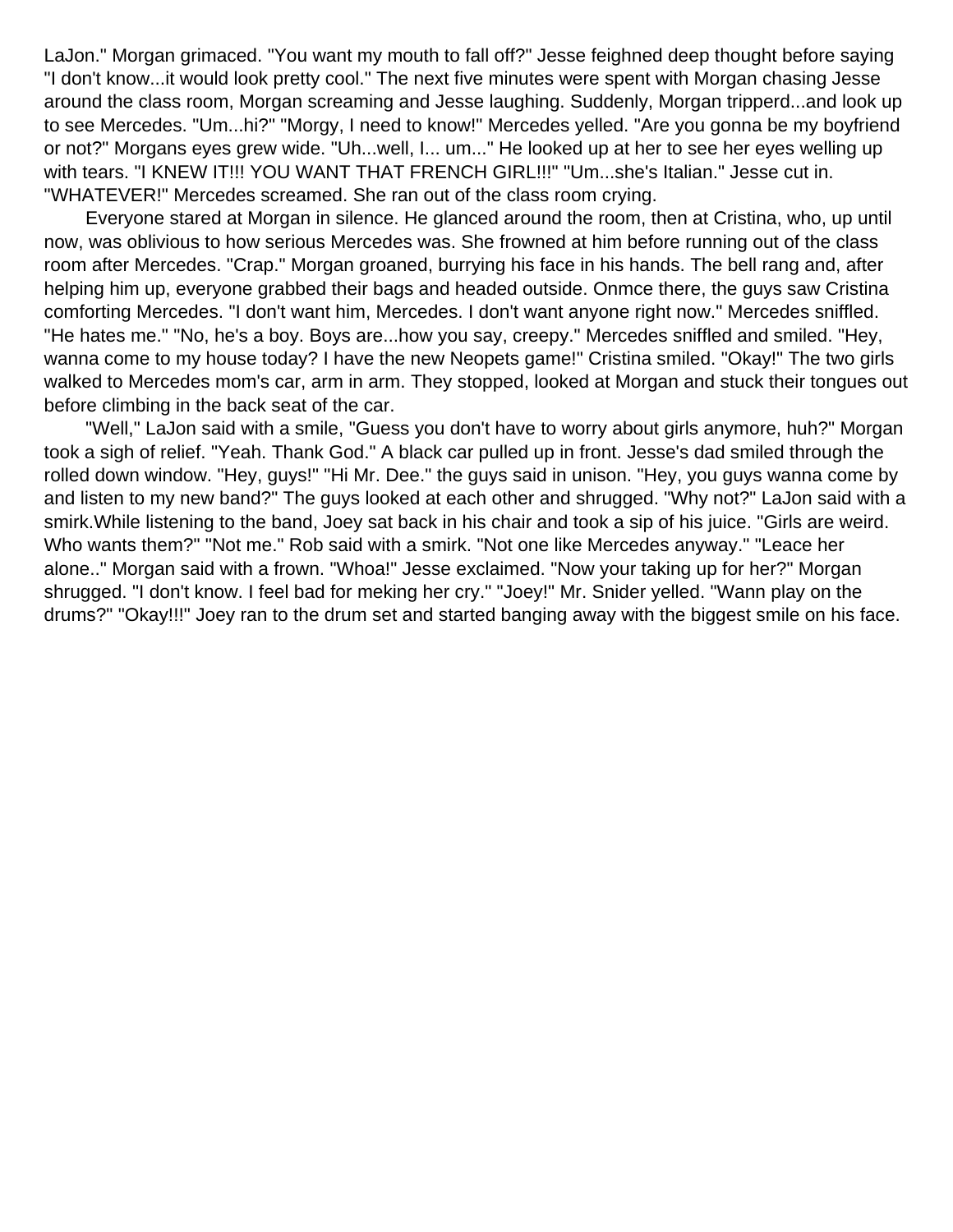## **3 - Chapter 3: The Search for LaJon**

<span id="page-5-0"></span>LaJon woke up to hear his parents arguing...again. This time worse the the last. He looked at his Teen Titans alarm clock. It read 4:26. He groaned and pulled his blanket over his head and his Cyborg doll close to him. "Try to ignore it...try to ignore it." he whispered to himself. "It'll be over soon." He sniffled and closed his eyes tight. "Go back to sleep. It'll all be over soon."

"Whoa, you look rough." Jesse mused as LaJon walked into the class room that morning. "What happened?" Joey asked. LaJon groaned and rubbed his eyes. "I don't wanna talk about it." "Hey, Chocolate." LaJon looked up to see Corey and Mick standing in front of him. "Go away, Corey." he said with a yawn. "I'm not in the mood for your crap." "Oh, but I am." Corey smirked. "Looks like you had a rough night." He cracked his knuckles. "How about I make it a rough day to go along with it?" Jesse glared. "Don't you know when to quit?" "Yeah," Joey agreed. "Leave him alone." "Shut up, you little brat," Mick growled, "before I make sure you have a rough day too." "Settle down, guys." Mr. Lee said with a sigh. "Okay, we're gonna watch a movie about.." Mr. Lee's voice faded away in LaJon's head. This is the sixth day in a row that he had had a bad night. Since his mom lost her job, she had to cut back on certain things. His dad didn't like that. He just lay his head on his desk and fell asleep.

Rob had brought a few Jolt colas and passed them out at lunch. "You look like you really need this." he said as he sat one down in front of LaJon. He rubbed his eyes and yawned. "Yeah. I don't wanna fall asleep in class, but..." "I'm not allowed to have sugar." Vinnie cut in. "It makes me hyper." "I'll take that." Corey replied from behind them, snatching the cola from Vinnie's hand. "That's not yours!" Jesse yelled. "Whatever." he replied. He opened it and took a gulp. He looked at LaJon and smirked. "Here, I think you need this more then I do." He laughed and poured the whole can of soda over LaJon's head, who was so tired, he didn't respond. "Aw, whazza matter, Chocolate? Bad stuff, hapeening at home?" An evil smirk crossed his face. "Mommy not love you anymore?"

Corey was taken to the nurse bleeding and bruised. LaJon sat angrily in Mr. Osbourne's office. "Usually, I'd say Corey has it coming." Mr. Osbourne said with a deep breath. "But beating him up that badly, I don't think you'll have to worry about him bothering you again." LaJon smirked. "Nonetheless, I'm sending you home early. You're mother is on her way, and she doesn't sound too happy with you." LaJon looked at Mr. Osbourne in horror. Oh god...that means... The door flew open and in walked LaJon's mom, who was clearly angry. "Young man, I can't believe you would do something so stupid! Let's go home, NOW."

The arguing in the living room was louder then ever. LaJon lay in his bed, sobbing to himself. He was sick of this. Now it was his fault. He knew it wouldn't go away this easliy. Mom was furious at his actions, Dad thought he did the right thing. He listened to the arguing for another ten minutes before he grabbed his book bag, emptied his books on the floor, and grabbed a handful of clothes.

Joey was sitting at the dinner table with his mom and his baby sister when the door bell rang. "I'll get it!" Joey exclaimed as he ran to the door. He opened it to find Jesse and his dad. "Jesse! What's-" "Has LaJon been over here?" Joey looked at Jesse in confusion. "No, I haven't seen him. Mom?" His mother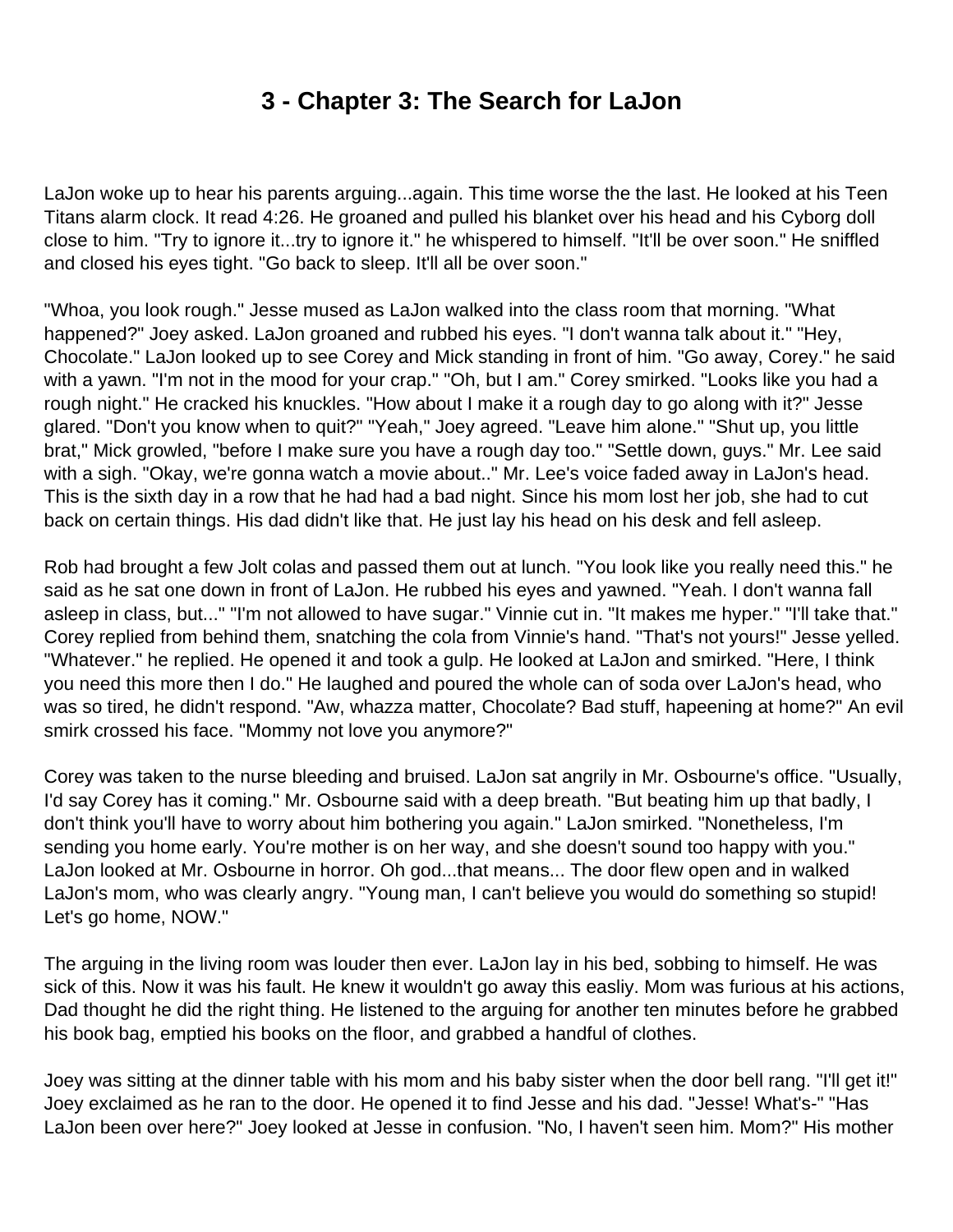walked to the door. "No, I haven't. Why?" Mr. Snider took a deep breath. "I just got a call from LaJon's mother. She went in his room to talk to him and he was gone. She's hystrical. We're gathering the parents for a look out if no one has seen him."

Cristina opened her door to see Morgan. "What do YOU want?" she said with a frown. "Have you seen LaJon? His mom can't find him." The frown disappeared. "No, I haven't. Mercedes, have you seen LaJon?" "No." she said as she came out of the living room. The phone rang and Cristina's mom answered. "Oh, man! Where did he go?" he asked, his eyes welling up with tears. "Girls," her mother said, "grab your coats. We're meeting at Mr. Snider's house."

The parents were gathered in the kitchen, the kids in the living room. They were talking about the areas they would cover as the kids shook their heads. "They don't know those areas like we do!" Jesse exclaimed. Everyone agreed. They were talking about checking out the kid hangouts. "Hey," Mick chimed in, "How bout we go look? We can find him better then they could." "Yeah!" Rob agreed. "We can fit in the small places they can't!" So the kids lowerd their voices and formulated a plan. They would find LaJon themselves.

"Hey, Joey?" "Yeah, Mick?" he took a deep breath. "I'm really sorry for picking on you guys. It's just that Corey is stronger then I am and-" "Don't worry about it." Mick looked at Joey in surprise. "We'll talk about it later. I'm worried about LaJon." "Okay, guys, listen up!" Jesse said. "Okay, Mercedes, Cristina and Morgan, check the park. Mick, Vinnie, and John, check the toy store. Sonny and Rob check the neighborhood. All the parents are at dad's house, avoid that one house and you should be fine. Joey and I will check the lake. You all have your talkies?" Everyone pulled out their Teen Titans Walie-Talkies. "Ok. If one group finds him, call the rest of us. Ready?' Let's find him!"

"Cristina, anything near you?" "Sorry, Joey, nothing." "Mick?" "No, Joey. Don't see him. "Sonny, have you?" "Not him personally, but I did find one of his jelly bracelets. He's been here. Walking toward the lake, I think." Jesse and Joey looked at each other. "He HAS to be here then!" Jesse said with a nod. Joey nodded back. "Okay. Thanks guys. Keep looking." He took a deep breath and stuck his walie-talkie in his pocket. They walked a short while further when they heard something near the bridge. It sounded like crying." LaJon?" Joey asked, hopefull. They heard a sniffle. "You can't make me go back." Joey happily fished out his walkie-talkie. "Guys we found him! Everyone meet at the lake under the bridge!

"I'm sick of the arguing. It's all my fault." LaJon said tearfully. Cristina wrapped her arms around him. "Shhh. It's not all your fault. Parents are strange. " "Tell me about it." Jesse groaned. "Dad wants me start taking baseball lessons." "That's nothing!" Rob exclaimed. " Mom got this shirt that has...Teletubbies on it!" "Ewww!" everyone said with a laugh." LaJon smiled. "Look," Jesse said with a stretch of his arms, "let's get to my house and talk to the parents. They've probably realized we're gone."

"Jesse Blaze Snider, don't you EVER sneak out of this house agai-" "Dad, we found him." Mr. Snider looked at Jesse in disbelief. "What?" LaJon walked into the house, head hung low. "Oh, my goodness!" LaJon's mom exclaimed. "Thank God that your okay! What posessed you to...oh, nevermind. We'll talk about this when we get home." LaJon looked at his friends before saying "I'm not going home." "What? Of Course you are." "No, I'm not!" LaJon screamed. "Not until you and dad stop fighting!" His mother and father looked at each other. "I'm sick of it! You wake me up at night and I can't sleep! You don't pay attention to me anymore, all you do is argue! I'm not going back until you stop fighting!" "He thinks it's his fault." Mick broke in. "That's why he ran away." All the parents took a deep breath. "We need to talk." Mr